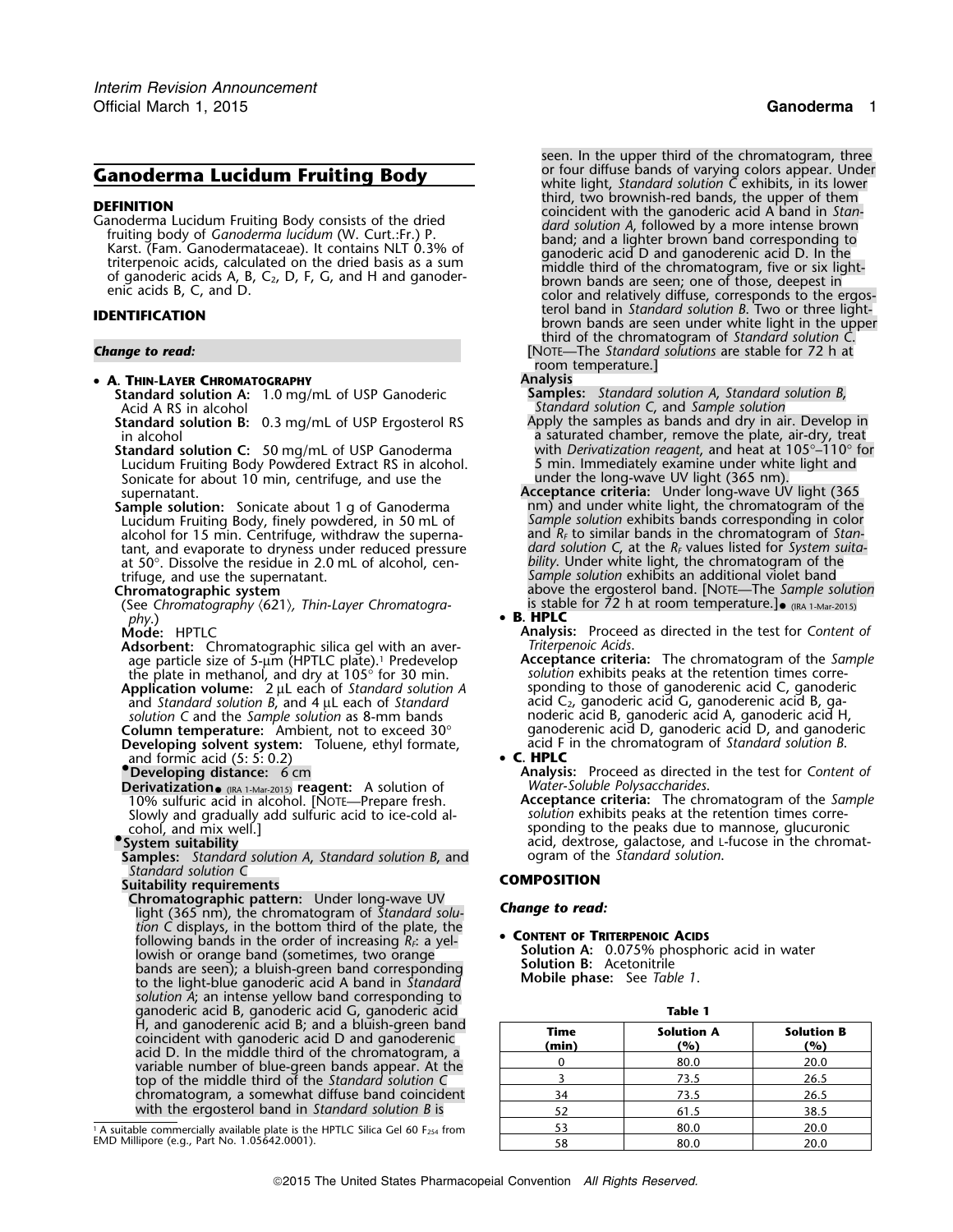[NOTE—Maintain the *Mobile phase* at 73.5% of *Solution* vided with the lot of USP Ganoderma Lucidum Fruit-

Acid A RS $_{\bullet}$  (ERR 1-Dec-2014) in methanol. Sonicate to dissolve Acid A RS  $_{\text{ERR 1-Dec-2014}}$ in methanol. Sonicate to dissolve tive retention times, with respect to ganoderic acid A, are provided in Table 2.

- **Standard solution B:** Sonicate 40 mg of USP Gain 5 mL of alcohol, and centrifuge. Pass through a nylon filter of 0.2-µm pore size, and discard the initial 1 mL of the filtrate.
- **Sample solution:** Transfer 2.0 g of Ganoderma Lucidum Fruiting Body, finely powdered and accurately  $\qquad \qquad \text{Ganoderenic acid C} \qquad \qquad 0.36 \qquad \qquad 0.51$ weighed, to a 200-mL round-bottom flask, add 75 mL  $\qquad$   $\mid$  Ganoderic acid C $_{2}$   $\mid$   $\qquad$  0.42  $\qquad$   $\mid$   $\qquad$  1.05 of alcohol, attach a condenser, reflux for 45 min, cool, and filter. Rinse the flask with two 10-mL portions of alcohol and filter, combining the rinsates and the filtrate. Evaporate to dryness under reduced pressure, and dissolve the residue in about 20 mL of alcohol. Transfer the solution to a 25-mL volumetric flask, dilute with alcohol to volume, and mix well. Pass through a nylon filter of 0.2-µm pore size, and discard the initial 1 mL of the filtrate. [NOTE—To facilitate the chromatographic column longevity, the following solid phase<br>extraction procedure may be employed. Condition the extraction procedure may be employed. Condition the Separately calculate the percentages of each triterpe-<br>solid phase extraction column containing about noic acid in the portion of Ganoderma Lucidum Fruit-<br>200 mg of L1 pa  $T$ ransfer 2.0 mL of Ganoderma Lucidum Fruiting Body solution in alcohol into a 20-mL volumetric flask, dilute with water to volume, and mix well. Apply the entire with water to volume, and mix well. Apply the entire *r<sub>U</sub>* = peak area of the relevant analyte from the volume onto the column, and elute at the rate of ap- *Sample solution*<br>proximately 1 drop/s, employing vacuum. Rinse proximately 1 drop/s, employing vacuum. Rinse the column with 3 mL of water, and discard the rinsate. Elute with 2.0 mL of methanol and collect the eluate  $C_s$  = concentration of USP Ganoder into the 2.0-mL volumetric flask. Adjust with methanol *Standard solution A* (mg/mL)

**Flow rate:** 0.4 mL/min

**Injection volume:** 5 µL

**Samples:** *Standard solution A* and *Standard solution B* • **ELEMENTAL IMPURITIES**<br>Suitability requirements

- **Suitability requirements**<br> **Chromatographic similarity:** The chromatogram of **Arsenic:** NMT 2.0 µg/g<br> *Standard solution B* is similar to the reference chro- **Cadmium:** NMT 1.0 µg/g **Chromatographic similarity:** The chromatogram of *Standard solution B* is similar to the reference chro- **Cadmium:** NMT 1.0 µg/g matogram provided with the lot of USP Ganoderma Lucidum Fruiting Body Powdered Extract RS being<br>Used
- **Resolution:** NLT 1.0 between ganoderic acid A and *qanoderic acid H peaks, Standard solution B*
- **Tailing factor:** NMT 2.0 for the ganoderic acid A . peak, *Standard solution A*
- **Relative standard deviation: NMT 2.0% deter-**

- **Samples:** *Standard solution A, Standard solution B, and* **SPECIFIC TESTS**<br>
Sample solution *Sample solution A, Standard solution B, and* **<b>• Context of A & Solution A**, A & Solution System and the Standard solution of
- 
- *dard solution B*, and the reference chromatogram pro-

*A* for the period sufficient for complete elution of ga- ing Body Powdered Extract RS being used, identify all noderic acid A.] noderic acid A.]<br>**Standard solution A:** 0.1 mg/mL of <sup>O</sup>USP Ganoderic standare of sample solution chromatogram. The approximate Sample solution chromatogram. The approximate relaare provided in *Table 2*.

| Table 2              |                                      |                                                     |  |  |  |
|----------------------|--------------------------------------|-----------------------------------------------------|--|--|--|
| Analyte              | <b>Relative</b><br>Retention<br>Time | <b>Relative</b><br><b>Response</b><br><b>Factor</b> |  |  |  |
| Ganoderenic acid C   | 0.36                                 | 0.51                                                |  |  |  |
| Ganoderic acid $C_2$ | 0.42                                 | 1.05                                                |  |  |  |
| Ganoderic acid G     | 0.56                                 | 1.18                                                |  |  |  |
| Ganoderenic acid B   | 0.60                                 | 0.45                                                |  |  |  |
| Ganoderic acid B     | 0.66                                 | 1.10                                                |  |  |  |
| Ganoderic acid A     | 1.00                                 | 1.00                                                |  |  |  |
| Ganoderic acid H     | 1.05                                 | 1.54                                                |  |  |  |
| Ganoderenic acid D   | 1.25                                 | 0.51                                                |  |  |  |
| Ganoderic acid D     | 1.33                                 | 1.08                                                |  |  |  |
| Ganoderic acid F     | 1.54                                 | 1.45                                                |  |  |  |

Result = 
$$
(r_U/r_S) \times C_S \times (V/W) \times F \times 100
$$

- 
- 
- solution  $A_{\bullet}$  (ERR 1-Dec-2014)<br>= concentration of USP Ganoderic Acid A RS in
- 
- 
- to volume, and mix well.]<br>
[NOTE—This method may result in coelution of ga-<br>
moderenic acid A and ganoderic acid K.]<br> **Chromatographic system**<br>
(See Chromatography (621), System Suitability.)<br>
Mode: LC<br>
Mode: LC<br>
Calculat ganoderic acid A (see Table 2) <sub>(ERR 1-Dec-2014)</sub>

Detector: UV 257 nm<br>
Column: 2.1-mm × 15-cm; 1.8-μm packing L1<br>
Column temperature: 25°<br>
Flow rate: 0.4 mL/min<br>
Flow rate: 0.4 mL/min<br>
Flow rate: 0.4 mL/min

System suitability<br>System suitability<br>Samples: Standard solution A and Standard solution R **CONTAMINANTS** 

- **ARTICLES OF BOTANICAL ORIGIN,** General Method for Pesticide Residues Analysis (561): Meets the requirements
- **MICROBIAL ENUMERATION TESTS**  $\langle 2021 \rangle$ **:** The total aerobic bacterial count does not exceed 10<sup>5</sup> cfu/g, and the biletolerant Gram-negative bacteria count does not exceed 10<sup>3</sup> cfu/q.
- mined from the ganoderic acid A peak in replicate  **ABSENCE OF SPECIFIED MICROORGANISMS**  $\langle 2022 \rangle$ : Meets the injections, Standard solution A injections, *Standard solution A* requirements of the tests for absence of *Salmonella* spe-<br>Analysis cies and *Escherichia coli* **Analysis** cies and *Escherichia coli*

From Solution A: 0.05 M phosphate buffer, pH 6.0<br>the Sample solution are stable for 24 h at room<br>temperature.]<br>Using the chromatograms of Standard solution A, Stan-<br>Mobile phase: See Table 3.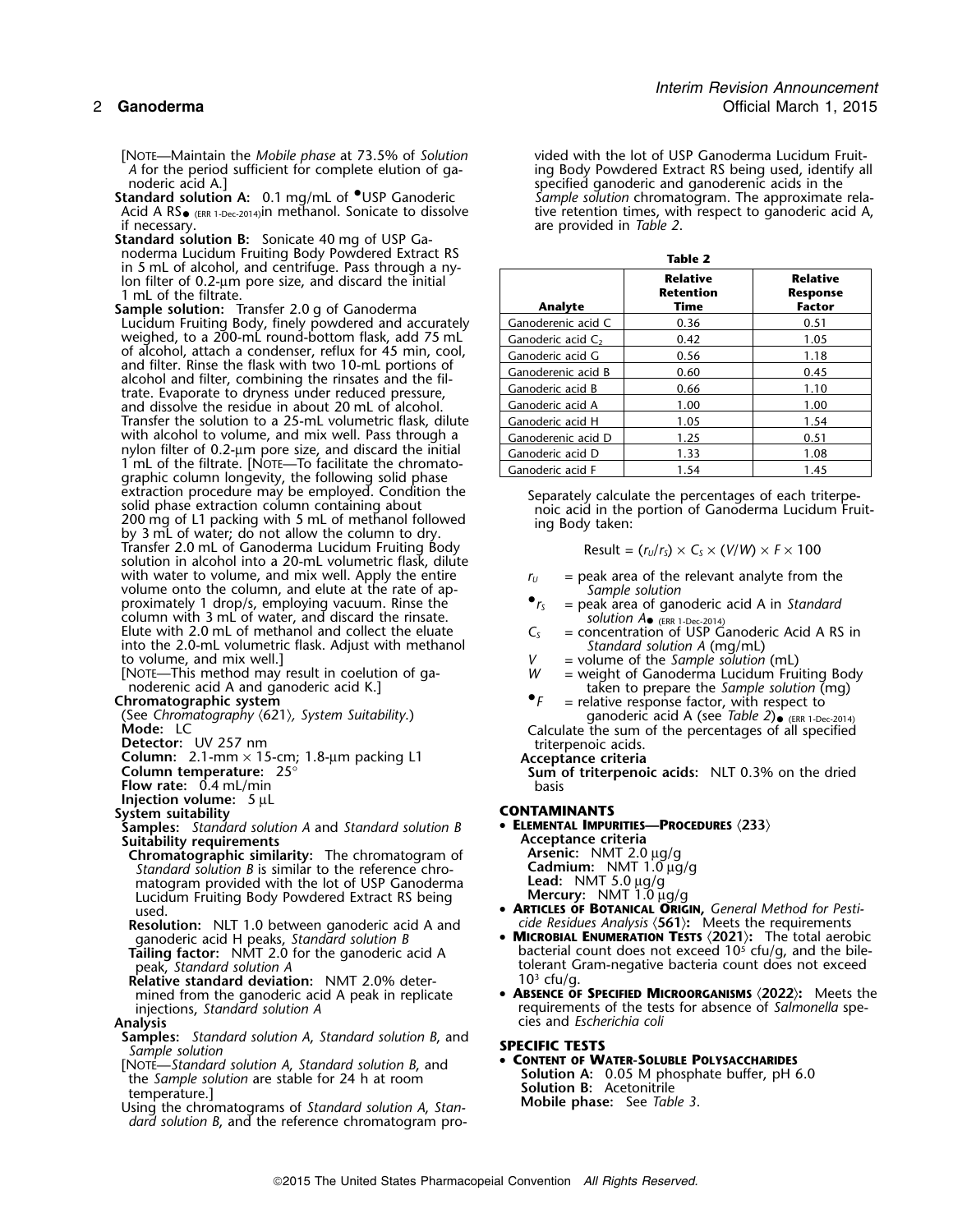| Mode: LC                                                       |                          | Table 3                  |               |  |
|----------------------------------------------------------------|--------------------------|--------------------------|---------------|--|
| <b>Detector:</b> UV 250 nm<br>Column: $4.6$ -mm $\times$ 25-cn | <b>Solution B</b><br>(%) | <b>Solution A</b><br>(%) | Time<br>(min) |  |
| Column temperature: 35<br><b>Flow rate:</b> $1.0$ mL/min       | 16.0                     | 84.0                     |               |  |
| Injection volume: 10 µL                                        | 17.5                     | 82.5                     | 30            |  |
| System suitability                                             | 19.0                     | 81.0                     | 55            |  |
| <b>Sample:</b> Standard solution                               | 19.0                     | 81.0                     | 60            |  |
| <b>Suitability requirements</b>                                | 16.0                     | 84.0                     |               |  |

**Internal standard solution:** 0.5 mg/mL of D-lyxose in peak water<br> **Tailing factor:** NMT 2.0 for the dextrose peak<br> **Tailing factor:** NMT 2.0% deter-<br> **Relative standard deviation:** NMT 2.0% deter-

**Standard stock solution:** Composite solution contain- **Relative standard deviation:** NMT 2.0% deter-

Glucuronic Acid RS, and USP Galactose RS; 2.0 mg/mL **Analysis** of USP Dextrose RS; and 0.10 mg/mL of USP L-Fucose **Samples:** *Standard solution* and *Sample solution*

**Standard solution:** Combine 0.125 mL of *Standard* for 24 h at room temperature.]<br>fock solution with 0.125 mL of *Internal standard solu* for the chromatograms of the *Standard solution* and temperature. Add to the vial 0.300 mL of 0.15 M hy- monosaccharides at about the following relative repass through a nylon filter of 0.45-µm or finer pore size. For galactose, and 1.35 for L-fucose.

0.125-mL aliquot of the *Standard solution* submitted nosaccharides in the to derivatization are approximately 0.25 mg for dex-<br>Fruiting Body taken: to derivatization are approximately 0.25 mg for dextrose and 0.025 mg for mannose, galactose, and <sup>D</sup> glucuronic acid.]<br>**Sample solution:** Transfer 2.0 g of Ganoderma

**Sample solution:** Transfer 2.0 g of Ganoderma *R<sub>U</sub>* = peak response ratio of the relevant analyte to Lucidum Fruiting Body, finely powdered and accurately *Ru* = peak response ratio of the relevant analyte to weighed, into a 200-mL round-bottom flask, add the internal standard from the *Sample* 60 mL of water, and allow to stand for 1 h. Attach a<br>condenser, heat under reflux for 4 h, and filter imme-<br>diately. Transfer the residue and the filter to the same<br>200-mL round-bottom flask. Add 60 mL of water, heat<br>unde flask with three 5-mL portions of water, and filter.<br>
Combine the filtrates and the rinsates in a 250-mL derivatization (mg)<br>
beaker, and evaporate on the water bath to dryness<br>  $F =$  dilution factor to account for the sam beaker, and evaporate on the water bath to dryness.<br>Dissolve the residue in 5 mL of water add 75 mL of aliquot submitted to derivatization Dissolve the residue in 5 mL of water, add 75 mL of aliquot submitted to derivatization alcohol, mix well, allow to stand at 4° for 12 h, and (0.250 mL) relative to the volume of the centrifuge at 4000 rpm for 30 min. Discard the super-<br>natant, and dry the precipitate on a water bath. Dis-<br>solve the residue Frinto a 10-mL volumetric flask. Cool to room Calculate the sum of the percentages of mannose, D-<br>temperature, dilute with water to volume, and mix<br>well Centrifuge at 4000 rpm for 10 min. Accurately **Acceptance criteria** well. Centrifuge at 4000 rpm for 10 min. Accurately<br>transfer 0.250 mL of the supernatant into a reaction **Sum of monosaccharides:** NLT 0.7% on the dried **Sum of the supernatant into a reaction**<br>vial, and add about 0.25 mL of 4 M trifluoroacetic acid. Seal the vial, heat at 110° for 4 h, cool to room tem-<br>perature, add 0.5 mL of methanol, and evaporate to **Change to read:** dryness at  $60^\circ$  under vacuum. Repeat the addition of 0.5 mL of methanol and subsequent evaporation three **<sup>B</sup>OTANICAL CHARACTERISTICS** 0.5 mL of methanol and subsequent evaporation three **Macroscopic:** Basidiocarp (fruiting body) morphology times. Add to the residue 0.125 mL of water, 0.125 mL of the *Internal standard solution*, 0.300 mL of 0.15 M is highly variable. Shape of pileus (cap) ranges from Solium hydroxide solution, and 0.50 mL of the Req.<br>
gent. Seal the vial, heat at 70° for 30 min, and cool to<br>
room temperature. Add to the vial 0.300 mL of 0.15 M<br>
hydrochloric acid and 0.65 mL of water, mix well, and<br>
pas

**Detector:** UV 250 nm

**Column:** 4.6-mm × 25-cm; 5-µm packing L1 **Column temperature:** 35°<br>**Flow rate:** 1.0 mL/min

- 
- **Suitability requirements**<br>**Resolution:** NLT 1.5 between the D-lyxose peak and **Reagent:** 0.1 M solution of 1-phenyl-3-methyl- the closest subsequent peak, and NLT 1.5 between 5-pyrazolone in methanol the glucuronic acid peak and the closest preceding

ing 0.20 mg/mL each of USP Mannose RS, USP <sup>D</sup>- mined for the dextrose peak in replicate injections

- RS in water<br> **RS** in water and **Sample solution** are stable<br> **Standard solution:** Combine 0.125 mL of *Standard* for 24 h at room temperature.
- *stock solution* with 0.125 mL of *Internal standard solu-* Using the chromatograms of the *Standard solution* and tion, 0.300 mL of 0.15 M sodium hydroxide solution, the reference chromatogram provided with the lot of the lot<br>and 0.50 mL of *Reagent* in a capped reaction vial. Seal Turn USP Ganoderma Lucidum Fruiting Body Powdered Exand 0.50 mL of *Reagent* in a capped reaction vial. Seal USP Ganoderma Lucidum Fruiting Body Powdered Ex-<br>the vial, heat at 70° for 30 min, and cool to room the stract RS being used, identify the individual derivatized the vial, heat at 70 $^{\circ}$  for 30 min, and cool to room tract RS being used, identify the individual derivatized drochloric acid and 0.65 mL of water, mix well, and tention times, with respect to dextrose: 0.48 for man-<br>pass through a nylon filter of 0.45-µm or finer pore nose, 0.58 for lyxose, 0.82 for D-glucuronic acid, 1.09

[NOTE—The amounts of individual analytes  $(A_5)$  in the Separately calculate the percentages of derivatized mo-<br> $0.125$ -mL aliquot of the *Standard solution* submitted nosaccharides in the portion of Ganoderma Lucidum

$$
Result = (R_U/R_S) \times A_S \times (F/W) \times 100
$$

- 
- 
- 
- 

size.<br>
Chromatographic system<br>
Chromatography (621), System Suitability.) **Chromatography (621), System Suitability.**<br>
Chromatography (621), System Suitability.) **Chromatography (621)**, System Suitability. most black, laccate (lacquered). Hymenophore (pore surface) yellowish-white to tawny. Pores small, circular to irregular, 4–7 per mm, 6–200 µm in diameter, distance between axes of pores about 260 µm.